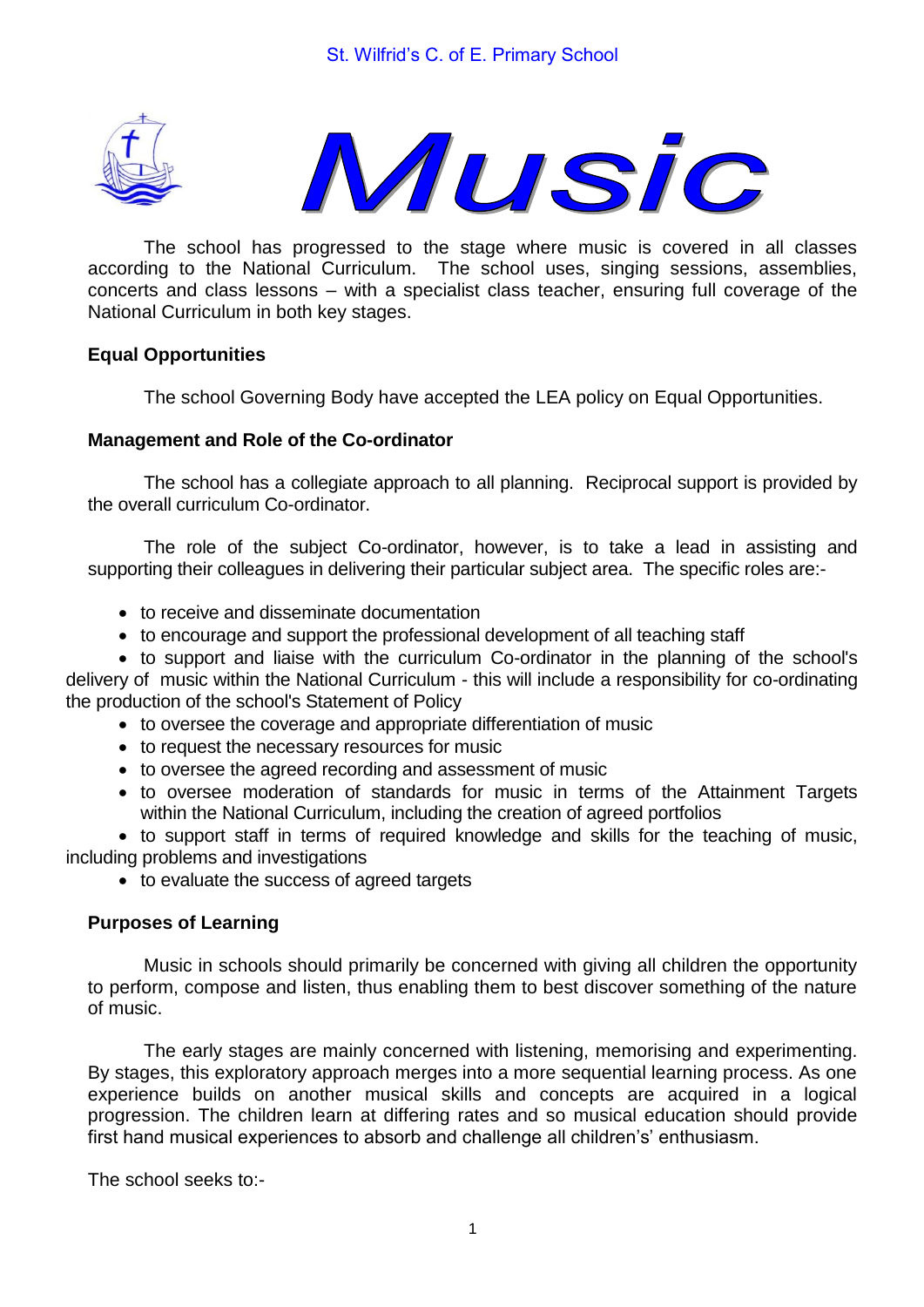# St. Wilfrid's C. of E. Primary School

develop pupil curiosity, interest and enjoyment in a range of music

 enable the children to be familiar with the body of musical knowledge, skills, principles and vocabulary

- emphasise that music pervades all areas of the curriculum
- enable the children to regard music as a major cultural feature

 enable the children to work as part of a team or independently, showing the qualities of politeness, sharing, perseverance, initiative and self-discipline

 employ teaching methods and resources to allow all the children to have equal access to music and experience success and enjoyment in their music work

 develop an awareness in the children of music past and present, giving an historical perspective

enable the children to participate in music as a language or form of communication

• allow the children to develop informed opinions and to be able to support them by reasonable arguments

# **Teacher Planning**

The planning of music is undertaken by the specialist music teacher employed by the school. The delivery of the music has to be flexible to accommodate school events and festivals.

Through planning, the school encourages:-

- a sensitive response to sound in general
- the ability to express ideas and feeling symbolically through sound
- skills and concepts while engaged in musical activity
- social skills and awareness through making music together
- an awareness of musical traditions in different cultures and societies
- knowledge of a variety of composers, musicians and instruments
- knowledge of the elements of music and musical vocabulary

# **Classroom Delivery**

Music can be of a cross-curricular nature, linking it with other areas of the curriculum as appropriate. While there are clear links with all other subjects, it must be stated that Music has some specialist aspects and the school seeks to ensure that they are thoroughly taught.

The Programmes of Study for music is based on knowledge, skills and understanding and are divided into five sections:-

# **AT1 Performing and Composition**

- 1. Controlling sounds through singing and playing performing skills
- 2. Creating and developing musical ideas composition skills
- 3. Responding and reviewing appraising skills
- 4. Listening and applying knowledge and understanding
- 5. Breadth of study

Music Education is experienced within the framework of the following:-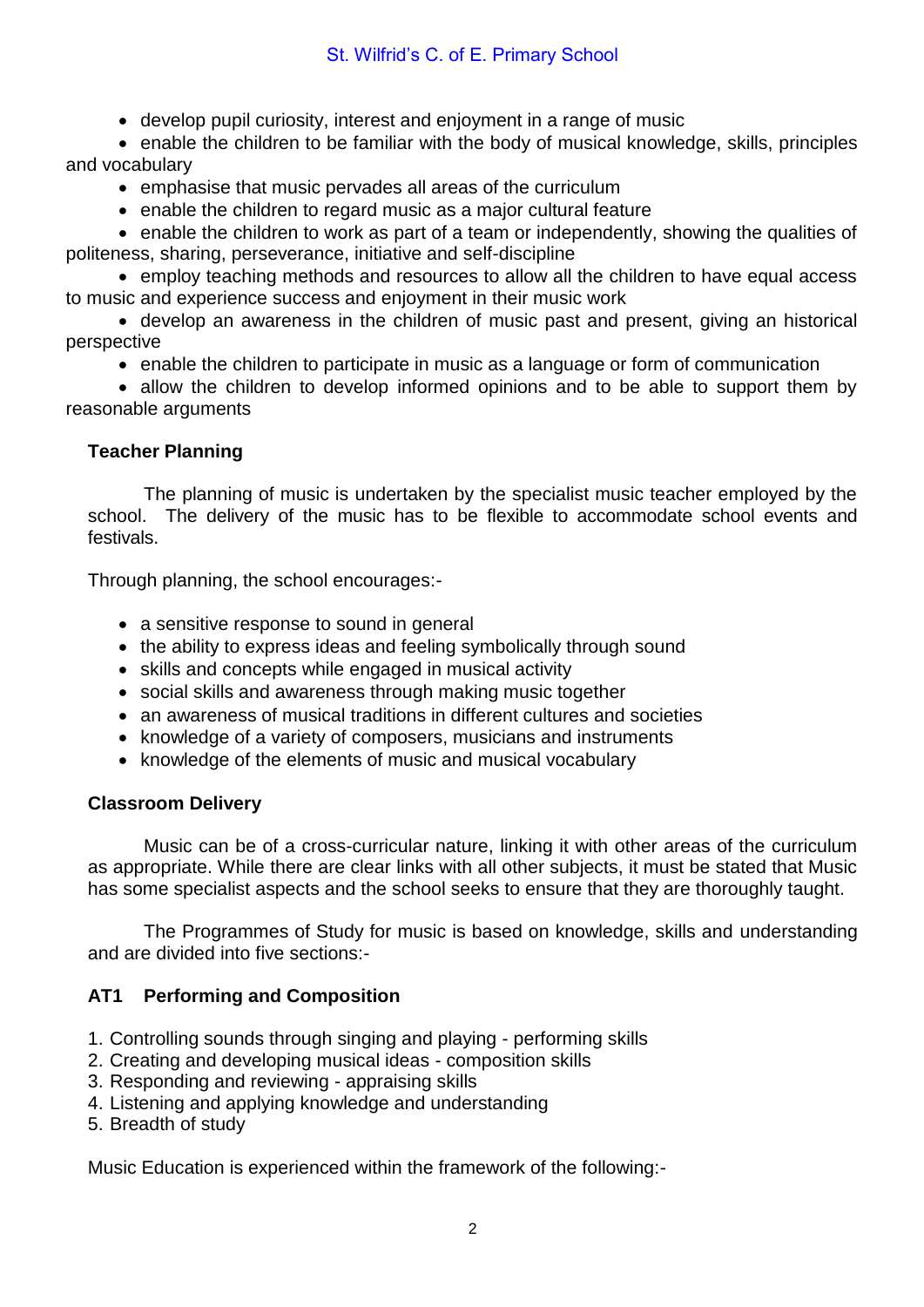# St. Wilfrid's C. of E. Primary School

 class music lessons delivering the details of the National Curriculum and QCA documents

• key stage or whole school activities such as hymn practices, school services, concerts and shows

• teaching of recorders (after school club) guitars, violins, brass, keyboard etc by peripatetic teachers

- choir for particular performances
- musical appreciation

#### *Resources*

Examples of instruments in school are:-

| Xylophones       | Metalaphone             |
|------------------|-------------------------|
| Glockenspiels    | <b>Set Chime Bars</b>   |
| <b>Tambours</b>  | <b>Drums</b>            |
| Set Bongos       | Cymbal on stand         |
| Triangles        | <b>Bells</b>            |
| Go-go Bell       | Woodblocks              |
| 2-tone Woodblock | <b>Maracas</b>          |
| Guiros           | <b>Treble Recorders</b> |
|                  |                         |

Examples of additional sound sources are:-

Wooden - spoons, twigs, boxes, lolly sticks, pencils Metal - paper clips, cake tins, trays, buckets, springs, bottle tops Plastic - rulers, combs, plant pots, bowls, buttons, yoghurt pots Paper - silver foil, tissue, egg cartons, newspapers, sandpaper, corrugated card, cellophane,

# **Assessment and Recording**

Class record sheets are kept by the specialist music teacher, identifying where and when children have made significant contributions to lessons as well as how they have achieved in end of term quizzes. In addition to this recordings are kept of individual, group and class compositions in order to further monitor attainment and progress.

The music specialist writes the music comments for the class that go in the reports to parents at the end of the year.

Any concerns about progress or a child's exceptionality in music are raised with the class teacher.

#### **Special Needs and Differentiation**

Children are encouraged to work at their own level according to the National Curriculum. It is not implicit that a low ability in other subjects means a low ability in music. The staff are aware that it may be necessary to consider a child's ability purely in terms of music. Differentiation will often be by expectation rather than by task allowing the children to work at their own level of aptitude and understanding.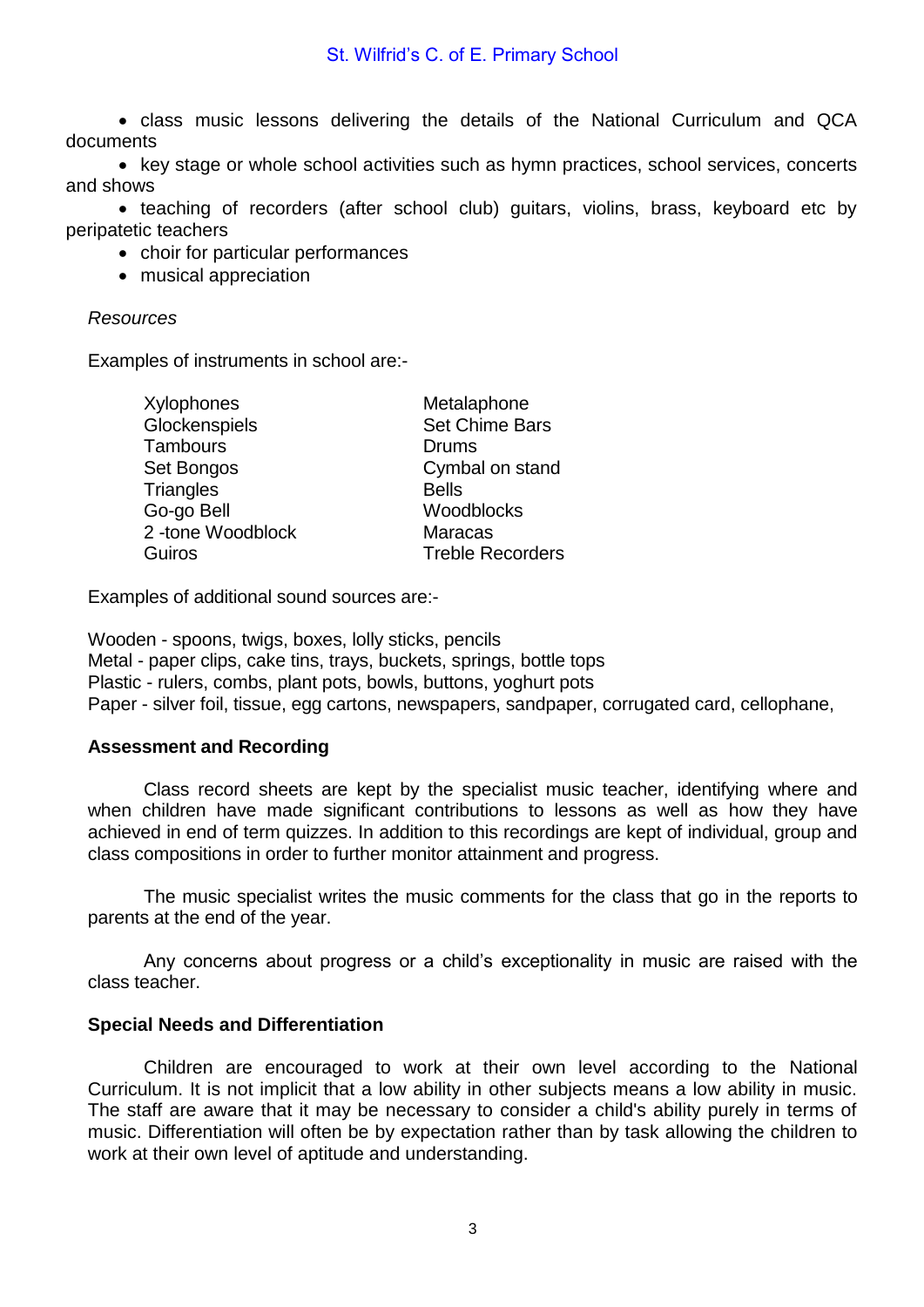The school is aware that differentiation in Music is presented with particular problems in that some children have low melodic and/or rhythmic aptitude whilst on the other hand some children a natural talent which may often be enhanced by private lessons.

#### **Monitoring and Setting Standards**

The Co-ordinator, together with the curriculum Co-ordinator, the Head Teacher and the Governors, has responsibility for monitoring standards of music. A time allocation is given as necessary by the head teacher.

In music the following systems are in place for the Co-ordinator to monitor standards.

 visiting classes to gain an overview of the quality of learning from children of differing abilities

- discussing lessons and children's achievements with teachers
- recording children singing and creating music

#### **Evaluation**

The school evaluates music by:-

- keeping evidence recordings, photographs etc. as samples of work and tapes
- staff meetings formal and informal
- staff consultations at the end of the school year

# **Safety Advice**

From the Risk Assessment, teachers need to check that children understand the dangers of dropping heavy instruments and also the dangers that electricity represents when plugging in keyboards. Children need to be taught the correct safety procedures. Only children in Year 6 should be allowed to insert and take out plugs and only after the necessary training has been given.